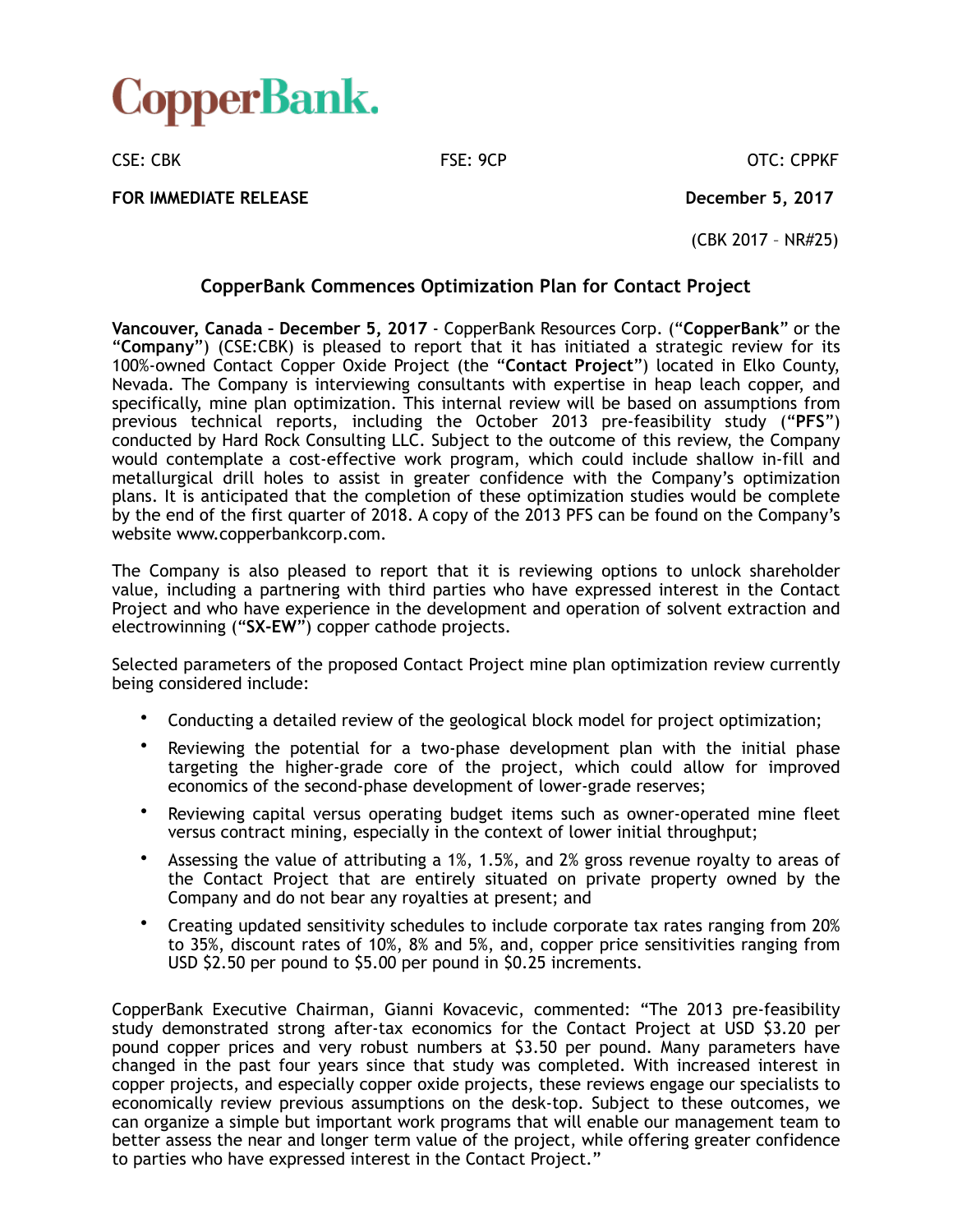This press release was reviewed and approved by William Willoughby, a Qualified Person as defined by National Instrument 43-101 *Standards of Disclosure for Mineral Projects.* 

## **About the Contact Project**

The Contact Project is a 100% owned pre-feasibility stage, copper oxide project located on private property in Elko County, Nevada. U.S Highway 93 runs along the east side of the project along with a transmission line. The project is located in an area of arid rolling hills, and the project geology has the advantage of being conducive to the low-cost heap leach SX-EW method of extraction.

## **About CopperBank Resources Corp.**

CopperBank is a Canadian exploration mining company focused on energy related metal exploration in the United States of America. The Company trades on the Canadian Securities Exchange (CSE) under the symbol "CBK". For more information on CopperBank visit our website at www.copperbankcorp.com.

Contact Gianni Kovacevic, President and Executive Chairman of CopperBank, at:

| Address: | Suite 1500, 409 Granville Street, Vancouver, BC V6C 1T2 |
|----------|---------------------------------------------------------|
| Tel:     | 604-889-0852                                            |
| E-mail:  | gk@copperbankcorp.com                                   |
| Website: | www.copperbankcorp.com                                  |

## **Advisory Regarding Forward-Looking Statements**

*Certain information in this release constitutes forward looking statements or information ("forward-looking statements") under applicable securities laws and necessarily involves risks and uncertainties. Forward-looking statements included herein are made as of the date of this news release and, except as required by applicable law, CopperBank does not undertake any obligation to update or revise any of the forward-looking statements, whether as a result of new information, future events or otherwise. The forward-looking statements contained in this document are expressly qualified by this cautionary statement. Forward-looking statements relate to future events or future performance and reflect management of CopperBank's expectations or beliefs regarding future events. In certain cases, forward-looking statements can be identified by the use of words such as "plans", or "believes", or variations of such words and phrases or statements that certain actions, events or results "may", "could", "would", "might" or "will be taken", "occur" or "be achieved" or the negative of these terms or comparable terminology. Examples of forward-looking statements in this news release include, but are not limited to, statements with respect to the Company's proposed strategic review for its 100%-owned Contact Project; the nature of any future work programs at the Contact Project; the completion of the proposed mine plan optimization studies for the Contact Project; the Company's ongoing review of options to unlock shareholder value, including any potential spin-out of the Contact Project by way of plan of arrangement or partnering with third parties; the ability of the Company to complete any such transactions; and the nature and parameters of the final mine plan optimization studies. Although CopperBank believes that the expectations reflected in the forward-looking statements are reasonable, forward-looking statements have been based on factors and assumptions concerning future events which may prove to be inaccurate. Those factors and assumptions are based upon information currently available to CopperBank. Forward-looking statements are based, in part, on assumptions and factors that may change or prove to be incorrect, thus causing actual results, performance or achievements to be materially different from those expressed or implied by forward-looking information. Such factors and assumptions include, but are not limited to, the Company's ability to engage consultants with expertise in heap leach copper, and specifically, mine plan optimization on terms acceptable to the Company; the Company's assumptions regarding future work programs recommended by such studies, whether such work programs could include shallow in-fill and metallurgical drill holes; the Company's ability to identify and complete one or more transactions involving the Contact Project that enhance shareholder value; and the nature and parameters of any final mine plan optimization studies. By their very nature, forward-looking statements involve known and unknown risks, uncertainties and other factors which may cause the actual results, performance or achievements to be materially different from any future results, performance or achievements*  expressed or implied by forward-looking statements. Such factors include, but are not limited to, the risk that *the Company will not be able to engage consultants with expertise in heap leach copper, and specifically, mine*